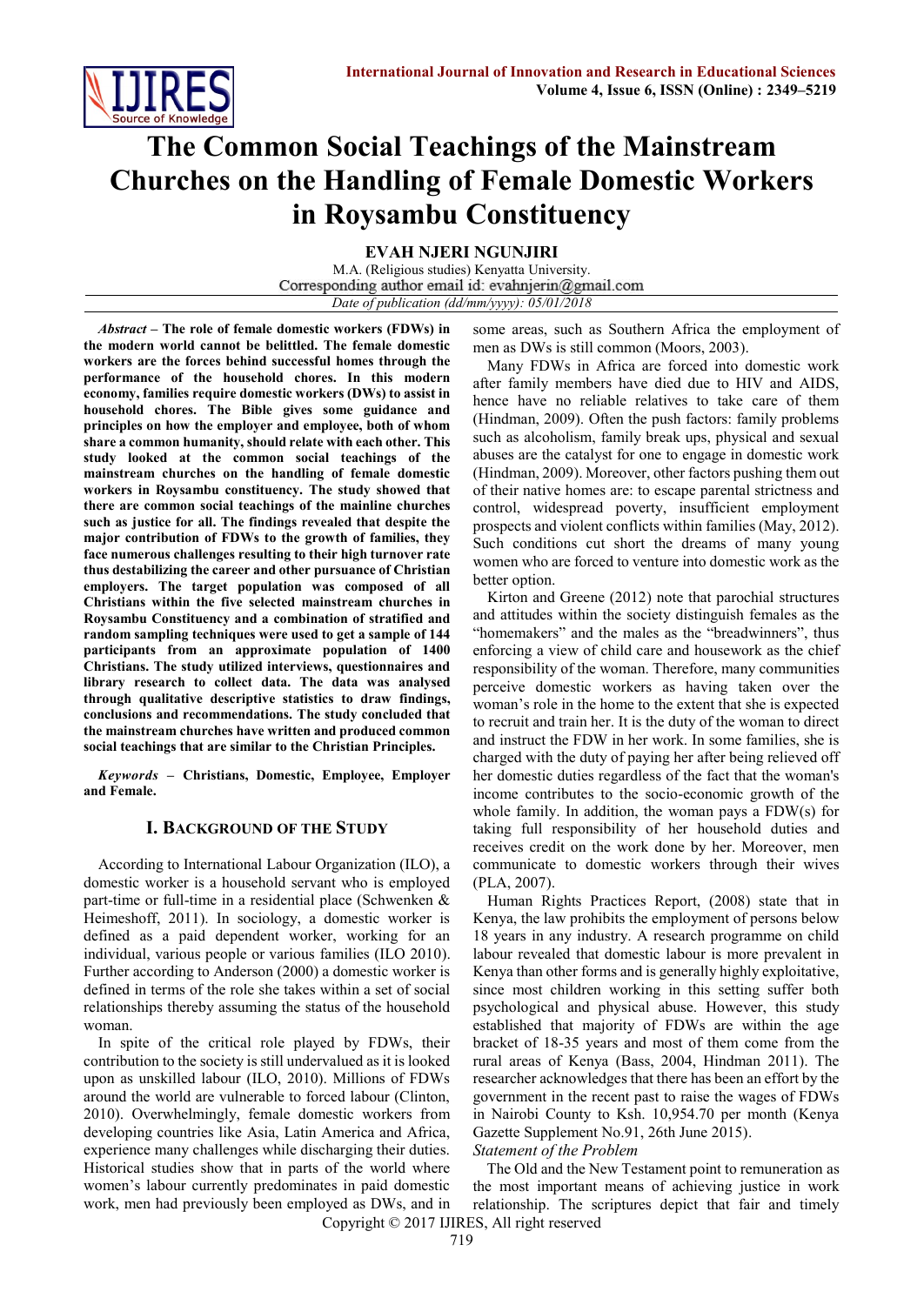

remuneration of workers is part of the law of love. All obligations and rights of employers and workers, originate from the divine law. "The labourer is worthy of his reward" (1 Timothy 5:18) and God hears their cries when domestic workers are denied their wages as observed by Nakato, (2011).

In recent times, FDWs have bewildered many people by stealing, maiming, abandoning and murdering innocent children and their employers. This has raised huge outcry all over the world on how to combat this crime. While many researchers have focused their attention on the plight of DWs, not much has been done to interrogate whether there is mistreatment of FDWs among Christian families that are guided by the Christian principle of love and justice in all their social interactions. The pertinent questions are; do Christian families experience a high turnover of FDWs? Can the Christian employers offer a solution to the world by eliminating the problems faced by female domestic workers? An ideal Christian employer is expected to retain a domestic worker until a greener pasture beacons. Therefore there is need to critique the common social teachings of the mainstream churches on the handling of female domestic workers in Roysambu constituency.

*Justification and Significance of the Study*

Despite Christian teachings on morals and ethics, serious issues affecting the FDWs like abuse by employer, husband or children warrant the research. The dynamics of modern life especially in urban settings makes the hiring of various categories of FDWs an inevitable phenomenon. However, not much has been done by scholars to interrogate whether there is high turnover of FDWs in Christian homes. In this regard, this study was timely in addressing this gap of retaining a FDW for long due to utilization of Christian principles. To the academia, the study will add value to the body of knowledge currently in existence regarding the predicament of domestic workers and their employers. Ultimately, for households that uphold Biblical principles, the study will provoke them to reassess their Christian standing on the basis of Biblical exhortations on how employers are to treat their FDWs.

### **II. LITERATURE REVIEW**

Mainstream churches though many, have common social teachings on labour relations. The church has the right to speak out on social matters that affect religion and morality. There are common social teachings in the mainline churches that are anchored on Biblical principles of love and justice. Such teachings are to be practised by believers in any working relationship. They include; dignity of work in a given working environment. A Christian family is the first and vital cell of society that sheds light on the dignity of work which is destined to bring human beings to fulfilment (Catholic Church Pontificium 2005). Similarly, Sawchuk (2004) asserts that for over one hundred years, the Christian social teaching on work is viewed as a duty and a right from God because it is the means by which an individual sustains life and contributes to their family, community and nation. Therefore, the Roman Catholic Bishops portray the Church as a servant of justice that must

speak out on controversial issues such as exploitation of domestic workers even with knowledge that she might be misunderstood.

According to Christian social teaching on dignity and honour, work is the means through which one realizes, maintains and develops one's humanity. Moreover, work has a theological significance in that through it human beings can participate in the activity of the creator (Sawchuk, 2004). As Pope John Paul II reminds his readers in *Laborem Exercens* (Latin: Through Work), Jesus Christ was a working man and looked upon human work with love, appreciation and respect. The study sought to investigate if the social teachings of the church like love, appreciation and respect are applied by Christian employers when dealing with their female domestic workers.

The social teaching of ACK argues that Christians will be judged on the basis of love. Therefore, they should think of those among their neighbours who have no friends and be friendly to them, visit the poor and the unhappy, instruct, console and provide to them as far as lies in their power, for their spiritual and temporal wants guided by Christ's words that "As long as you did it to one of my least brethren, you did it to me." (Mathew 25:40; Martinet 1861). FDWs belong to the low class in our society hence Christian employers should help in meeting their needs as part of their Christian duty. Additionally, Charles (1998) argues that human beings perfect themselves through their daily work. In doing it to the best of their ability, they serve both God and man. He further states that believers are to take an active part in the temporal affairs of the society by being well qualified in their trade or profession. This ought to be done in accordance with the labour laws and in a manner compatible with the church's social teaching.

In justifying the involvement of the church in social issues, Pope John Paul II insists, "At stake is the dignity of the human person whose defence and promotion have been entrusted to us by the creator" (Curah, 2002). The Catholic Church teaches that domestic workers must be cared for, possess fruits of their labour and freedom of association hence joins unions that uphold religious values. The domestic workers should serve wholeheartedly as if working for God (Ecclesiastes 9:10). The very existence of Christian social teachings and involvement in working for justice and peace in the world recognizes that God has a purpose for creation and human beings must work in accordance with that perspective. Likewise, Sawchuk (2004:47) observes that while Christian social teachings have routinely condemned the overly harsh or unjust labour conditions to which workers are often subjected to, work in itself has always been ascribed a positive value. Therefore according to the social teachings of the church, domestic work ought to be valued by all Christian employers.

In Catholic social teachings, Henriot, *et al*. (1987) asserts that there are some female domestic workers who are exploited by greedy Christian employers. It was in this spirit and for this purpose that the Second Vatican Council reaffirmed the traditional teaching of the church with regard to the right of workers to organize and bargain collectively and under certain conditions, to resort to strike (Benestad  $\&$ Butler 1981). The gospel message gives the church the right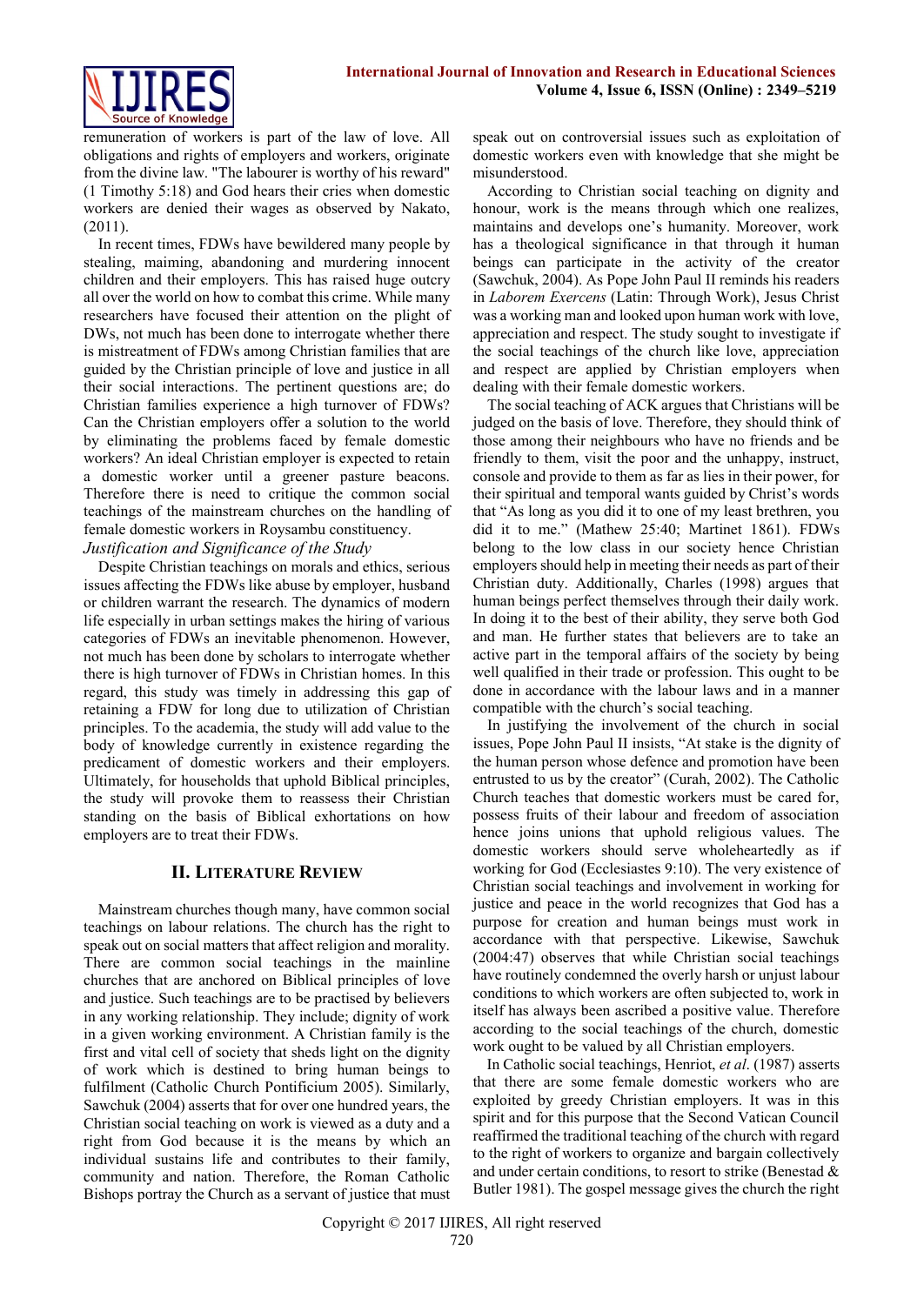

and duty to proclaim justice on all levels and to denounce instances of injustices. Christian employers should promote the dignity and rights of each human being so that to liberate them from injustices.

Likewise, the Seventh Day Adventist Church (SDA) in their social teaching on love and justice cite that the obedience to the law of God develops an upright character resulting in love for the Lord and concern for fellow human beings, domestic workers included (General Conference of Seventh-day Adventists, 2005). The word of God should impact the life of a Christian thereby producing the two virtues. Deducing from Mwaura's (2005) argument that the Israelites were obliged by the covenant to help the poor, Christian employers are mandated to be hospitable and compassionate to the female domestic workers. Jesus wishes to put an end to the suffering of FDWs and therefore Christian employers are expected to do everything to empower them economically, socially, politically, spiritually and culturally. Mwaura further observes that the exodus was a struggle for a new world order beyond slavery and injustice while in the New Testament, Jesus' search for a new creation finds expression in Jesus' concern for the poor.

Explaining on the need to maintain the Christian social teaching of patience in work relation, Ndegwa (1987) exhorts Christian employers to repeat instructions and demonstrations at times for months since it is expected that many FDWs are slow to learn or find it difficult to grasp new skills. This could be due to their lack of training in home care and limited education. Understanding this fact, Christian employers should stop giving up too early and denying the FDW the opportunity to prove her learning ability (Ndegwa, 1987: 33). Christian employers need to balance their professional careers with parenting since it is a God given duty and are accountable to Him. According to the social teachings of the Church, Christian employers have a parental obligation that should not be left entirely to FDWs. In this social teaching, Christian employers assist their FDWs in parenting thereby relieving them the overwhelming household chores.

In conclusion the mainstream Churches' teachings on neighbourhood are that you cannot love God without loving the people near you. Christian employers cannot be faithful followers of Christ if they mistreat their domestic workers. In this regard, Christian employers exhibit their love for God by handling their female domestic workers in a loving manner. The common social teachings of the mainline churches are numerous: dignity in work, love for neighbour, patience and justice when relating with female domestic workers among others. The application of these social teachings would ultimately result in quality management of FDWs by their employers. Consequently, the challenges faced by domestic workers in Christian homes would be alleviated.

# **III. RESEARCH DESIGN AND METHODOLOGY**

# *Research Design*

This study employed the descriptive survey design. Mugenda and Mugenda (2003) defines a survey design as an attempt to collect data from members of a population in order to determine the current status of that population with respect to one or more variables. In this study, the combined definition of descriptive survey design has been utilized in assessing the common social teachings of the mainstream churches on the handling of female domestic workers in Roysambu constituency.

The descriptive survey design brings out the nature and standards of existing conditions thus determining the relationship that exists between specific events as observed by Orodho & Kombo, (2002). This was achieved by examining the Biblical principles that should guide Christian employers when managing their FDWs. The study interrogated how female domestic workers are treated by Christian employers thereby describing the relationship that exists between them. The research data for the study was obtained through administration of questionnaires and conducting interview schedules to the identified sample.

Those who profess the Christian faith are exhorted to not only be hearers but also doers of the Word (James 1:22). This implies that there should be no contradiction between what they profess to believe in, in this case, Biblical principles that guide Master - Servant relations, and how they actually handle their FDWs. In this regard, the responses given by FDWs were indicative of how close or far Christian employers were to the Biblical principles that define how masters and servants should relate with one another. The descriptive method helped in describing the Christian principles and social teachings of the mainline churches which employers should follow in order to retain their domestic workers for long.

### *Study Area*

The study was carried out in Roysambu constituency of Nairobi County. The constituency has five wards namely: Roysambu, Zimmerman, Githurai, Kahawa West and Kahawa ward covering an area of about 48.8 square kilometres. This area was the most appropriate since it has many mainstream churches with households employing a large number of FDWs. According to the 2009 Kenya Population Census, the population of Nairobi was 3.1 million while the number of domestic workers by 2011 was 2.3 million (Hein, (2005) and Heimeshoff, 2011, 2009 Kenya Population and Housing Census, 2012). The figure was higher as compared to other urban centres and rural areas.

Roysambu Constituency was an ideal locale because it has many middle class employers who hire female domestic workers (United Nations Human Settlements Programme, United Nations and Economic Commission for Africa, 2008). They observe that residential areas along Thika-Nairobi road have witnessed a population surge of middle class workers. The study area is located along Thika Nairobi super high way. Middle class workers have better housing and increased salaries. They are also able to join trade unions that champion their better terms of work (History and Government Form 2, 2004). Roysambu Constituency was purposively selected to represent the middle economic class of residential estates. It had many residential flats with houses consisting of two to three bedrooms. With the exception of the Baptist Church, all the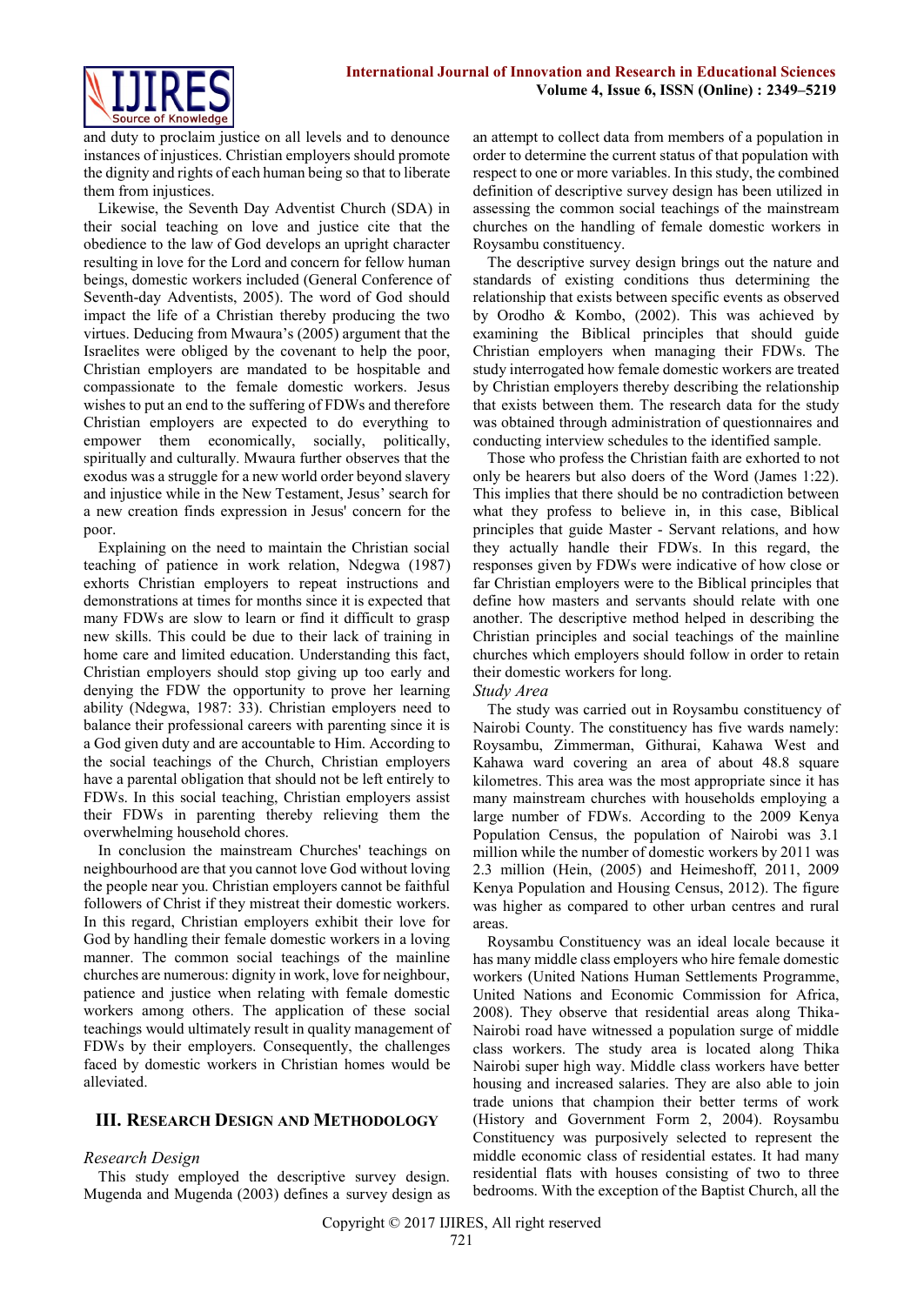

other mainstream churches sampled in this study have many congregants (January-December 2014, Church Membership Registers). This ensured that the range of views available on a given subject was broad enough so as to capture the nuances inherent in the relations between Christian employers and their Female Domestic Workers.

# *Target Population*

According to the Census report 2009, the total number of households in Roysambu constituency was 52,927. This household population included Christian and non-Christian households residing in Roysambu and households without FDWs. Similarly, the total population of Roysambu constituency was 147,545 people (youths, children, and the aged) (Census 2009). However, the target population in this study comprised 1400 Christians with FDWs from selected five mainstream churches namely: PCEA-Kahawa West, SDA-Githurai Central, ACK-Zimmerman, Baptist church-Roysambu and Roman Catholic Church-Kahawa, within Roysambu Constituency, which had an approximate population of 1400 Christians with female domestics workers (January-December 2014, Church Membership Registers for Mainline churches). The research targeted five wards of Roysambu Constituency namely: Kahawa West, Kahawa Ward, Githurai, Zimmerman and Roysambu ward.

One church per the mainstream denominations in this study was randomly sampled. All the sampled churches, representing the various denominations, adhere to the same social teachings regarding Master-Servant relations as taught in their churches. There is uniformity in teachings and thus one church, selected randomly would be a true representation of what is taught to its sister churches. Care was taken to ensure that the location of the church was within the neighbourhood of middle income earners and that the members were above 100. Too few members would mean a very small sample which would yield skewed responses.

The female domestic workers were key respondents in this study because they provided specific information concerning their relationship with the Christian employers and the reasons as to why they keep quitting their jobs. Christian employers were vital for this study since they had enough experiences in dealing with FDWs while using Biblical principles and social teachings of the church. The clergy was beneficial to the study in highlighting the Biblical principle and social teachings of the church. They also explained some conflicts which they had handled regarding FDWs and their Christian employers. The study was limited to Christian homes belonging to the main stream churches. The study was also limited to FDWs since they form the majority of the domestic workers in the homes.

### *Sample Size and Sampling Techniques*

This study adopted a combination of stratified sampling technique and random sampling technique to come up with the sample size. Stratified technique was preferred since it gave adequate representation of the sample size by including different strata; in this case being the group of FDWs, their Christian employers and the clergy. Random sampling was used to pick the elements within the strata (Gay, 1976). This technique gives a fair representation of a sample size and each female domestic worker, Christian employer and clergy had an equal and independent chance to being selected for the sample size. The clergy being the church administrators are familiar with the social and biblical teachings of the church in regard to master servant relationship.

Each mainstream church had a number of congregants in the ward hence random sampling was used to select one denomination per church. The study used a sample size of 144 respondents. All the five wards within Roysambu Constituency were allocated an equal number of participants to ensure adequate representation of the constituency. This composed of 15 housemaids from each of the five mainstream churches totalling to 75, 11 Christian employers from each of the five mainstream churches making 55 employers and 2 clergy from each of the five mainstream churches making 10. In addition, four key informants were identified for in-depth interviews after the realization that their personal experiences as domestic workers provided unique insight for this study. This brought the overall number of respondents to one hundred and forty four. According to Mugenda and Mugenda (2003), a sample size of between 10 and 30% is a good representation. The sample size for this study is 17% which is within the range recommended.

Stratified sampling was done by identifying and grouping the elements into strata as represented in Table 2.

| <b>Population</b> |             |                   | $\mathbf{r}$<br><b>Sample Size</b> |                                          |                            |                                    |              |
|-------------------|-------------|-------------------|------------------------------------|------------------------------------------|----------------------------|------------------------------------|--------------|
| <b>Churches</b>   | Wards       | <b>Population</b> | <b>FDWs</b><br>$(52.1\%)$          | <b>Christian Employers</b><br>$(38.2\%)$ | <b>Clergy</b><br>$(6.9\%)$ | <b>Key Informants</b><br>$(2.8\%)$ | <b>Total</b> |
| <b>SDA</b>        | Githurai    | 300               | 15                                 |                                          |                            |                                    | 29           |
| Catholic          | Kahawa      | 200               | 15                                 |                                          | ◠                          |                                    | 29           |
| <b>PCEA</b>       | Kahawa West | 250               | 15                                 |                                          | ↑                          |                                    | 29           |
| <b>ACK</b>        | Zimmerman   | 350               | 15                                 |                                          | ↑                          |                                    | 28           |
| <b>Baptist</b>    | Roysambu    | 300               | 15                                 |                                          | ◠                          |                                    | 29           |
| <b>Total</b>      |             | 1400              | 75                                 | 55                                       | 10                         |                                    | 144          |

Table 2: Sample Size

### *Research Instruments*

To collect relevant data for the study the questionnaires (structured and semi structured) and interview schedules for Focus Group Discussions (FGDs) and in-depth interviews were used. The information that was sought from the questionnaires included Biblical principles governing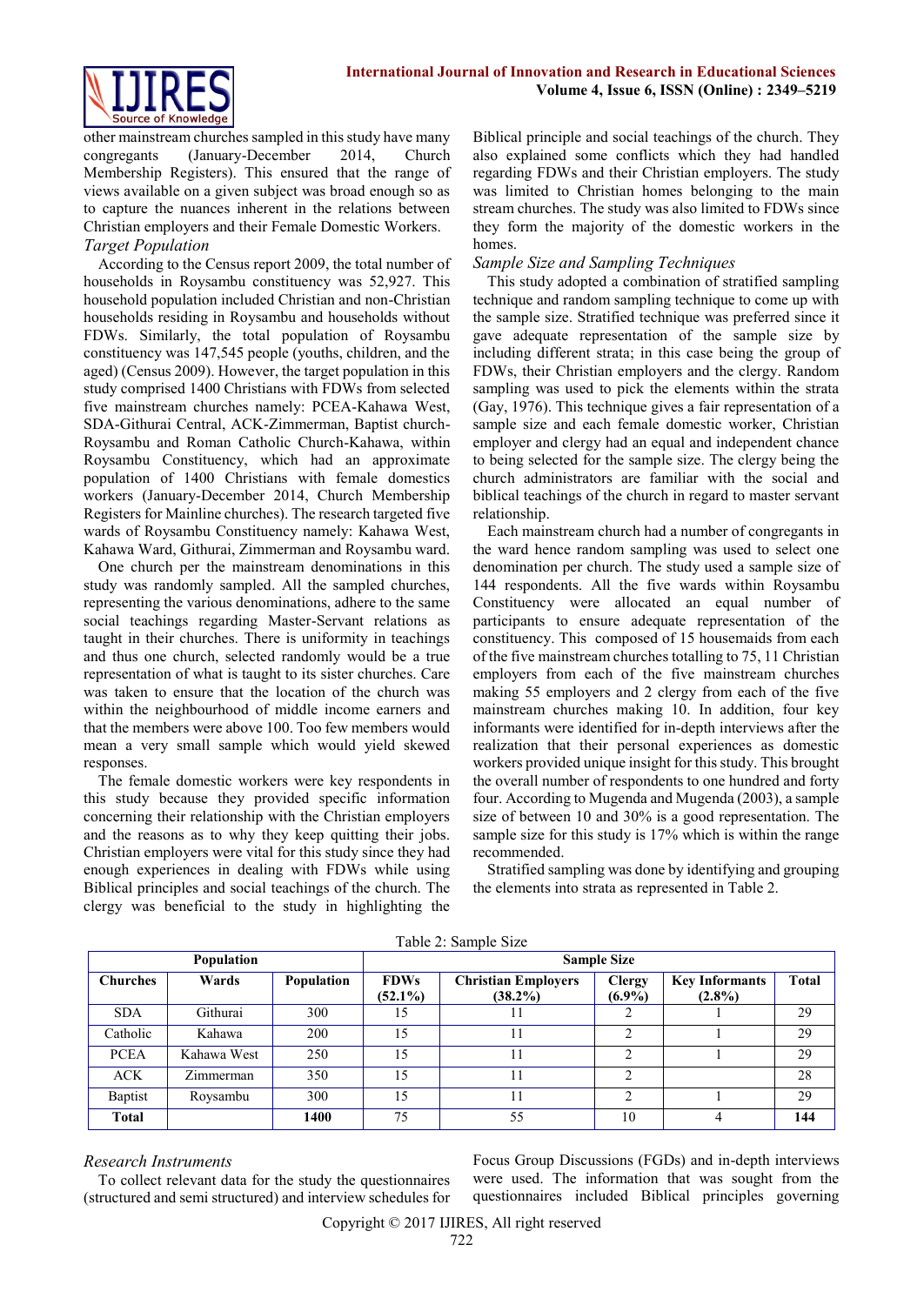

Christian employers and FDWs and the common social teachings of the mainstream churches on handling of FDWs. The study had three questionnaires:

One for FDWs, one for Christian employers and another one for the clergy. The questions were both closed and open ended. Questionnaires for clergy were very concise but detailed enough for gathering information on the Christian principles and social teachings of the churches.

Additionally, focus groups were carefully planned discussions designed to obtain perceptions of FDWs and Christian employers on ethical concerns in their relationship that lead them to change employers regularly. According to Litosseliti, (2003) focus groups are set up in order to explore specific topics, individual's views and experiences through group interaction. Christian principles and social teachings of the church which ought to guide Christian employers in their management practices of FDWs, were discussed comfortably. This enabled the researcher to get in-depth knowledge from Christian employers and female domestic workers on the challenges faced in their day to day relations.

### *Data Collection Procedures*

The researcher collected data from secondary (Library research) and primary resource (field research). For the field research, Interviews were conducted and the questionnaires administered on Saturdays and Sundays so as to target Christian employers in their worship places. The days were convenient since a number of female domestic workers were off duty. Questionnaires were distributed to the respondents by the researcher. On establishing a rapport with all the respondents, the purpose of the study was explained. Queries were answered and clarity made in the research tools after which the respondents gave their feedback. Focus groups were carried out after church service where the clergy announced about the research while soliciting for cooperation among members. *Data Analysis*

The data was coded and analyzed by use of descriptive statistics. The researcher used both qualitative and quantitative data analysis techniques because they complement each other. Quantitative data was analyzed using descriptive statistics. In analyzing the data, the researcher organized the responses according to the research objectives and respondents (FDWs, Christian employers and clergy). The data obtained in Kiswahili was translated in to the English Language. All the coded data under the major themes was placed together to make a write-up. Frequency tables, percentages and bar graphs were used to present the data. As indicated earlier, Christian employers ought to be guided by Biblical principles and social teachings of the church in order to maintain a harmonious relationship with their FDWs.

## *Ethical Considerations*

Prior visits were made to the respective churches in order to book appointments at a convenient time. The respondents were assured of anonymity and that all their responses were to be treated with confidentiality and used only for the purpose of study. Due to the nature of study (interrogation on social relationships and personal opinions) integrity of the research was maintained. An informed consent from the respondents was acquired. Having won their trust, the clergy requested their members to assist with the relevant information. The interviewees participated both willingly and actively and a high level of confidentiality was exercised when dealing with information solicited from respondents in the questionnaires and interview.

## **IV. RESULTS AND DISCUSSION**

#### *Responses from Clergy*

This section presents data collected from the 10 members of the clergy who were involved in the study. In the selected mainstream churches, the top administrators were all males. There were five questions as presented in Table 1 to help the researcher identify the existence of Christian principles that guide the relationship between employers and the FDWs.

|   | Table 1. Responses from Clergy's Questionnance                             | Treat fairly with human dignity and allow<br>them go to church | 9 |
|---|----------------------------------------------------------------------------|----------------------------------------------------------------|---|
|   | Outline some of the main Biblical principles and social teachings that you | Fair wage                                                      | 6 |
|   | advise employers to have.                                                  | Pay in time                                                    |   |
|   |                                                                            | Treat with love and respect                                    | 8 |
| 2 | Do you think house-helps are fairly treated?                               | Yes                                                            |   |
|   |                                                                            | No.                                                            | 8 |
| 3 | Do you know a FDW who actively participates in church?                     | Yes                                                            |   |
|   |                                                                            | N <sub>0</sub>                                                 | 8 |
| 4 | Does the church have programmes to enhance harmony between FDW             | Yes                                                            |   |
|   | and their employers?                                                       | N <sub>0</sub>                                                 | 6 |
| 5 | Have you ever handled a disciplinary case between a FDW and her            | No.                                                            |   |
|   | employer?                                                                  | Yes                                                            | n |

## Table 1. Responses from Clergy's Questionnaire

*Source: Field Data*

Copyright © 2017 IJIRES, All right reserved Question 1 sought to identify the Christian principles taught in the churches and it was found that 9, 6, 7 and 8 out of 10 members of the clergy identified the following Biblical principles and social teachings that were taught in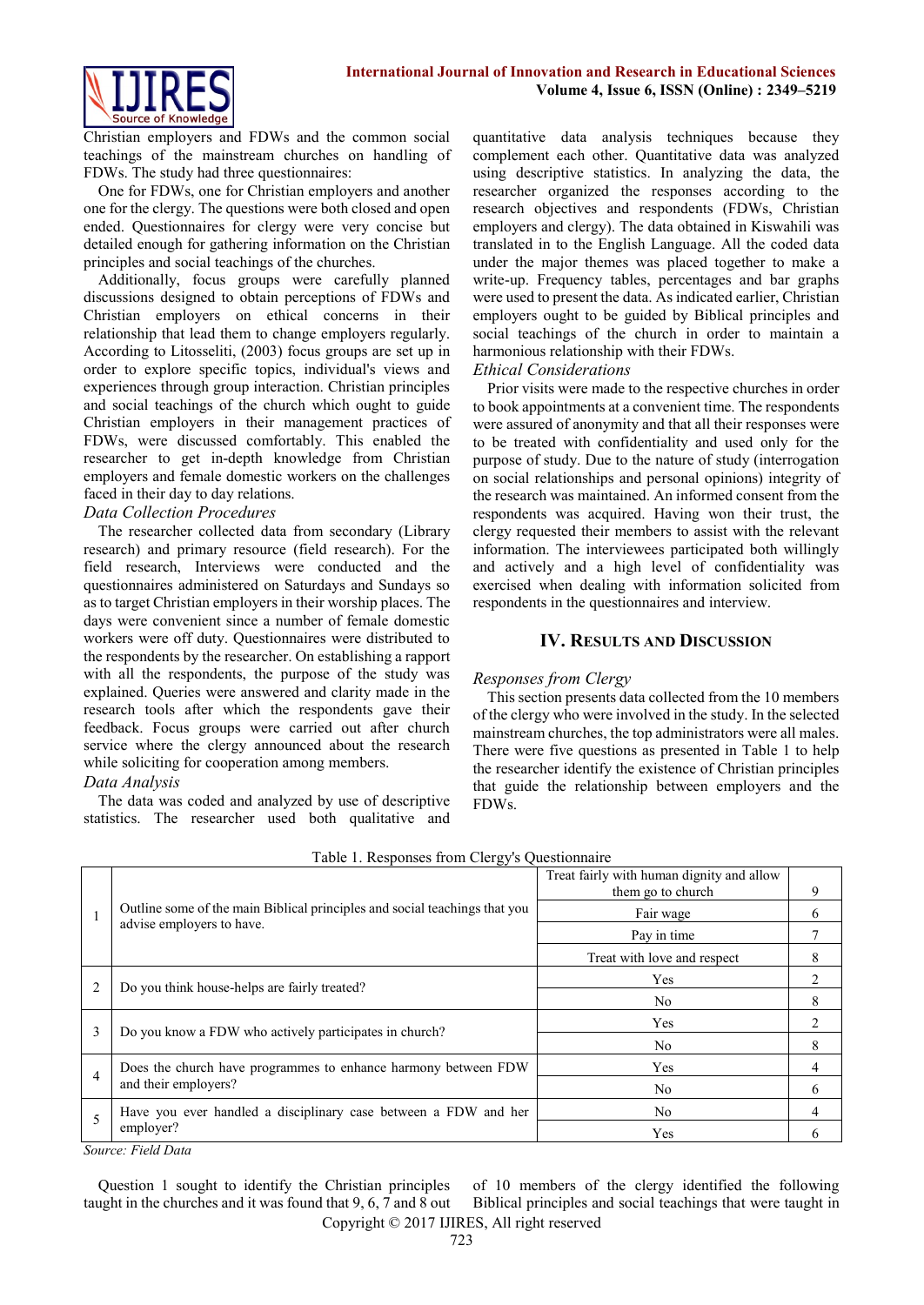the churches: treating the FDWs fairly with human dignity and allowing them to go to church, paying fair wage, paying them on time and treating them with love and respect. Applying these Biblical principles and social teachings of the church would force a rupture in the prevailing cultural arrangement of power that reproduce oppressive conditions like low pay through practising love and justice to all as demonstrated in the mission and ministry of Jesus. Ultimately, communal tolerance for permanently maintaining such conditions would be eradicated when Christian employers heed the gospel call of making fairness the core of their response to other persons. According to 8 clergy out of 10, FDWs are not well treated despite the church teachings on Christian principles hence few actively participate in church programmes. Question 4 sought to investigate whether the church had programmes specifically for FDWs that enhance harmony with the Christian employers and question five inquired whether there existed disharmony in the past between the FDWs and the Christian employers. The data reveals that 4 out of 10 agreed that the church had programmes to enhance harmony between the FDWs and the employers. 6 out of 10 clergy members said they had been engaged in solving disciplinary cases regarding payment disputes and mistreatment by Christian employers on their FDWs. This was a confirmation that there are reported conflicts between the Christian employers and their FDWs.

# *Common Social Teachings of the Mainstream Churches on Treatment of FDWs*

The social teachings on how mainstream churches handle their FDWs was drawn from published secondary sources and primary data provided by the clergy in regard to the expectations of the church in managing domestic workers. The Catholic Church catechism identified social teachings like: Christian love of neighbour which ensures that Christian employers do not discriminate their FDWs. Promotion of the dignity and rights of each human being motivates the Christian employers to remunerate fairly for the service rendered. Justice for all irrespective of their social status prevented FDWs from being exploited by greedy Christian employers. Finally, the ethical tool of embracing the way of Christ made Christian employers exercise patience when dealing with FDWs to an extent of

repeating instructions thereby enhancing a warm relationship.

According to ACK Church Catechism, the study found that friendly relations in the context of cultural diversity, love for neighbour (which includes FDWs) were the most preferred social teachings that covered all other expectations. The social teachings by SDA Church in its 28 fundamental belief also stressed love for the Lord and fellow men. They also teach Christian employers to be faithful stewards to all within their household including the FDWs. Similar sentiments were echoed by Westminster Catechism of the PCEA church that concluded that love for God meant love for neighbour. The PCEA church claimed its highest responsibility was to evangelize to all in the neighborhood and beyond in order to be disciples of Jesus Christ. Therefore, the study found that for a harmonious relationship to be achieved between a Christian employer and a FDW, the first priority ought to be teaching the Biblical principles.

In this study, the nearest neighbour is a female domestic worker. Finally, the study found that the Baptist Church Catechism also emphasizes on the doctrine of loving the neighbour as the fulfillment of the law of God. Here, a Christian enjoys in giving fervent charity to their neighbours. Loving God results into loving one's neighbour. Therefore, Christian employers demonstrate their love for God through how they handle the female domestic workers that serve them. Further analysis of the data collected from the in-depth interviews with clergy found that all the members of the clergy, 10 out of 10 (100%) affirmed that having a friendly relationship with FDWs improves their productivity. 9 clergy out of 10 (90%) said they teach justice for all irrespective of their academic and social status within the society. 10 clergy out of 10 (100%) said they teach the practice of Christian love among the believers whether employers or employees. Again, 10 clergy out of 10 (100%) teach maintaining human dignity and respect. Finally, 9 out of 10 clergy (90%) asserted that the bible teaches being good stewards of all the possessions and people under their care, which includes the FDWs. 8 out of 10 clergy (80%), taught patience when dealing with all people. Patience in this study refers to understanding the FDWs who may be slow in comprehending and executing instructions. The findings on the social teaching are presented in the figure below.



Copyright © 2017 IJIRES, All right reserved Fig. 1. Social Teachings in Mainstream Churches